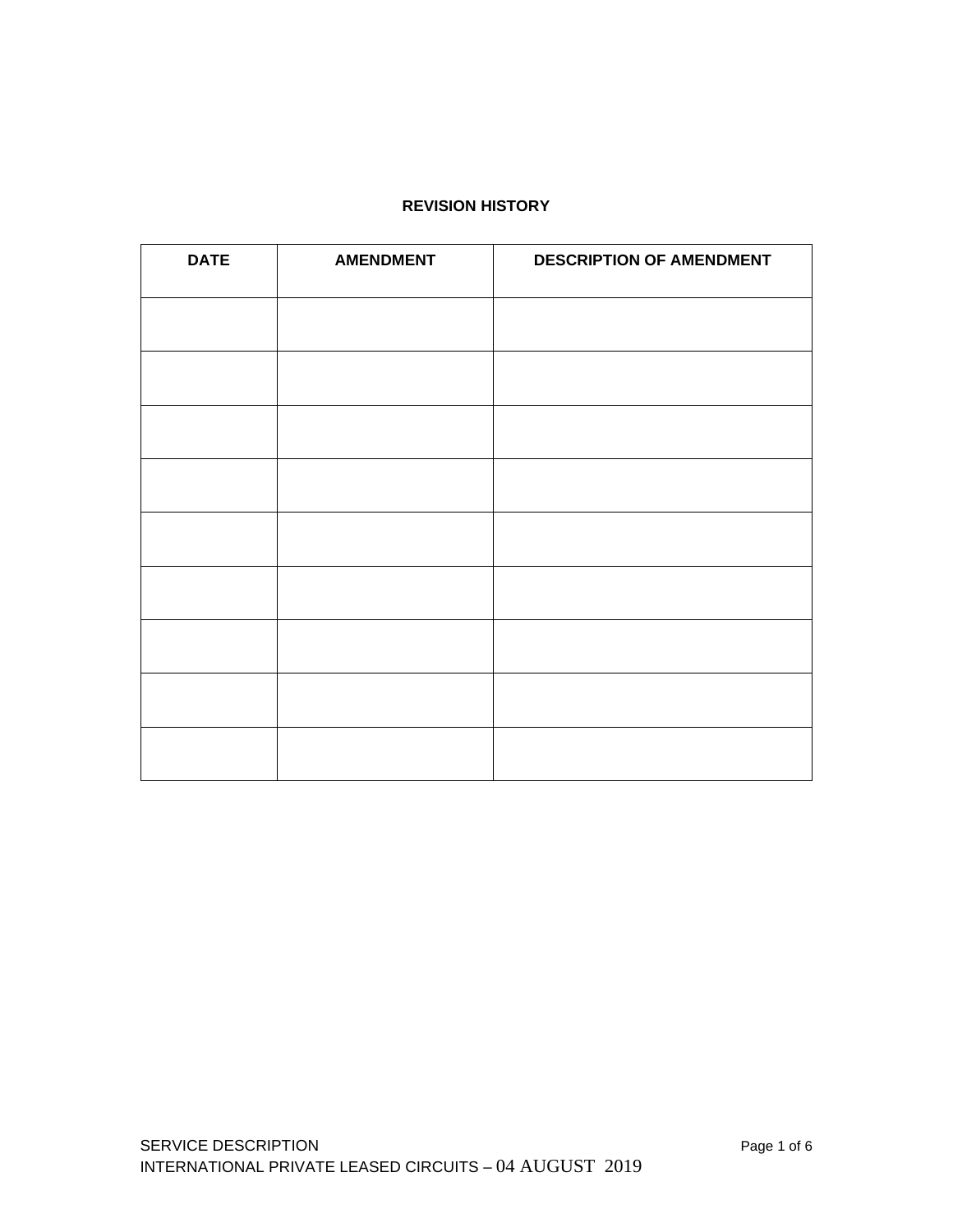# **SERVICE DESCRIPTION 2-6: INTERNATIONAL PRIVATE LEASED CIRCUIT SERVICE (IPLC)**

### 1. **THE SERVICE**

The International Private Leased Circuit (IPLC) Service is a wholesale dedicated international private leased circuit service for carrying Access Seeker's traffic between an Access Seeker's Point of Presence in Bahrain and a location outside Bahrain. The IPLC Service is provided by Access Provider from the Point of Handover at a location in Bahrain up to the effective mid-point of the international segment of the circuit.

**Available To**: ISL and ISP licence holders.

**Traffic:** Only traffic (a) agreed between the Access Seeker and the other relevant operator (if the traffic originates from or passes through a network other than the Access Seeker's network) and (b) covered by the Access Seekers licence.

**Reciprocal Service**: Not required.

### 2. **DEFINITIONS**

Capitalised terms not defined in this Service Description are defined in the Dictionary. Terms defined in this Service Description are specific to it.

### **Access Provider** means Batelco.

**Distant End Circuit** means, in relation to any IPLC Service, the corresponding dedicated international private leased circuit links between the location outside Bahrain and the effective mid-point between the Near End International Gateway and the Distant End International Gateway.

**Distant End International Gateway** means the Third Party Operator's distant end international gateway at which the international segment terminates.

**End User Premises** means a permanent physical location in Bahrain owned or controlled by a person or organisation who is neither a licensee, nor affiliated to or controlled by a licensee, and from which location that person conducts business and receives telecommunication services.

**Fixed Service Period** means, where the Access Seeker has submitted an Order requesting that an IPLC Service be provided for a fixed period and the Order has been accepted by Access Provider, the period during which the resulting IPLC Service Agreement remains in force, such period commencing on the Service Commencement Date.

**IPLC Service** means dedicated international private leased circuit transmission capacity for digital point-to-point communications between the Point of Handover at a location in Bahrain and the effective mid-point between the Near End International Gateway and the Distant End International Gateway.

**IPLC Service Agreement** means an agreement to provide IPLC Service formed by the acceptance by Access Provider of an Order submitted by the Access Seeker.

**Minimum Service Period** means an applicable minimum period of six (6) calendar months (unless otherwise stated in an Order submitted by the Access Seeker and Accepted by Access Provider) for which the IPLC Service will be provided, such period commencing from the Service Commencement Date.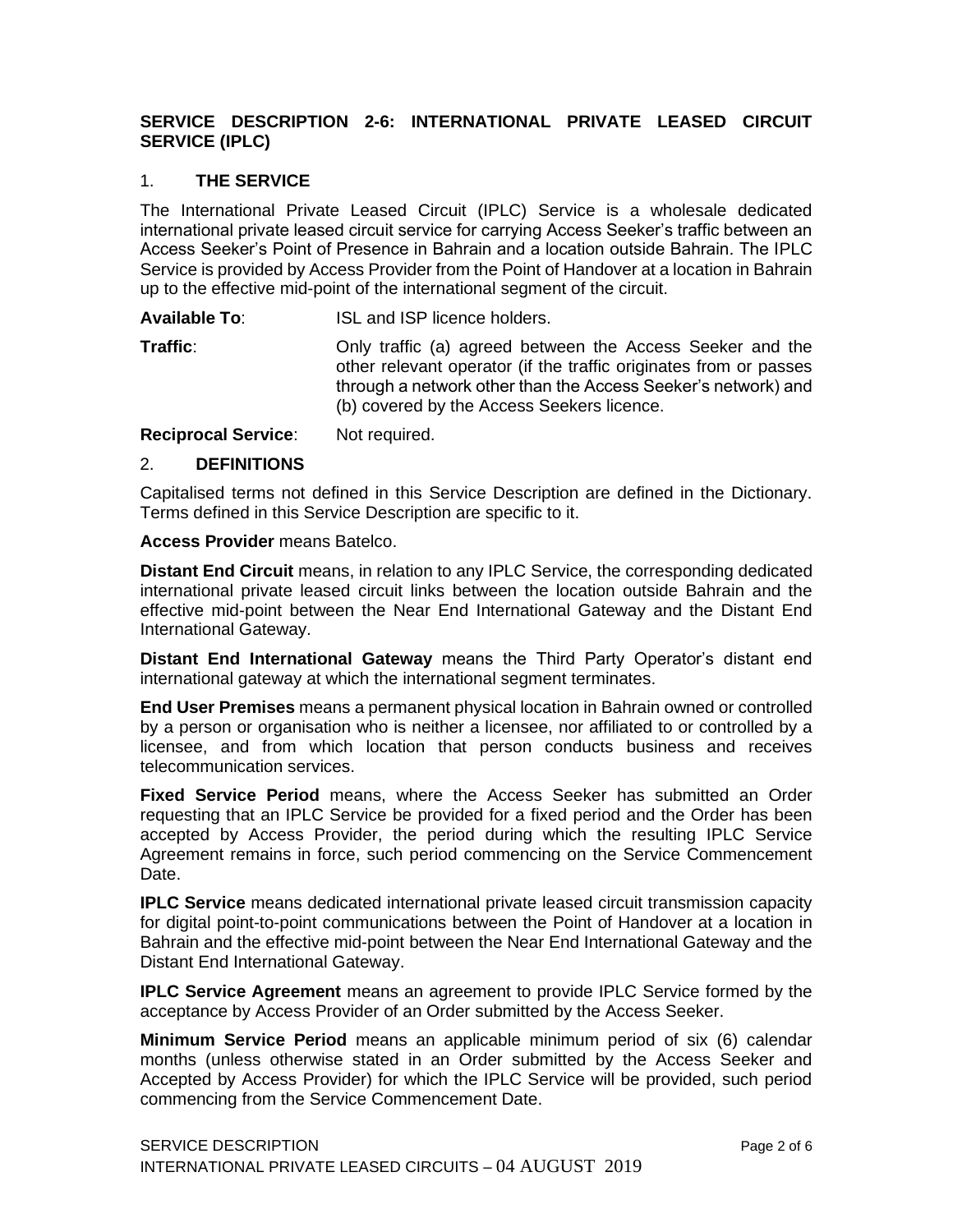**Near End International Gateway** means the Access Provider's near end international gateway at which the international segment terminates.

**Open Service Period** means, where the Access Seeker has requested that an IPLC Service be provided on a continuing basis, the period during which an agreement to provide such IPLC Service remains in force, such period commencing on the Service Commencement Date and continuing until terminated in accordance with paragraph 3.4 (a) of this Service Description or the Supply Terms.

**Point of Handover** means the port on the Access Seeker side of the Access Provider's equipment identified as the network termination unit and located at the Access Seeker's Point of Presence

**Point of Presence** means an aggregation or network connection point in the Access Seeker's Network located at premises owned or shown to be leased by the Access Seeker or at a Batelco colocation facility, but for the avoidance of doubt cannot be at an End User Premises, cable station, earth station, manhole, power room, lead-in pipe, duct, outdoor cabinet, MDF, riser room or anywhere not on the main island of Bahrain unless connected by a permanent physical connection above sea level and accessible by the Access Provider.*.*

**Service Commencement Date** for each Order for the IPLC Service will be the date of successful implementation of the IPLC.

**Service Period** means either an Open Service Period or a Fixed Service Period (as indicated in the Order) commencing on the Service Commencement Date.

**Third Party Operator** means any third party telecommunications operator and in relation to any Distant End Circuit, means a telecommunications operator that is able to provide Distant End Circuit service and authorised under applicable laws to provide Distant End Circuits in the relevant jurisdiction.

## 3. **TERMS**

### 3.1 **Forecasting**

Within the first week of each calendar quarter, the Access Seeker must supply, in respect of each month of the six (6) month period following the date of the forecast, a forecast of the IPLCs the Access Seeker anticipates that it will require, broken down by route and by capacity, in the form reasonably required by Access Provider from time to time, or if Access Provider has not provided any form, then in a reasonable format devised by the Access Seeker.

### 3.2 **Supply of Service**

- (a) The Access Seeker must submit a correctly completed Order to Access Provider to request supply of the IPLC Service in accordance with the Supply Agreement. The Order shall be submitted in the form reasonably specified by Access Provider from time to time.
- (b) Subject to Access Provider obtaining all necessary consents and the Access Seeker fulfilling all of its obligations, Access Provider will provide and the Access Seeker will acquire the IPLC Service as specified in the Order accepted by Access Provider.
- (c) The IPLC Service is available at the bandwidths and Charges set out below and subject to availability determined in accordance with the Access Provider's Priority Policy. The Access Provider will only withdraw a bandwidth from availability on six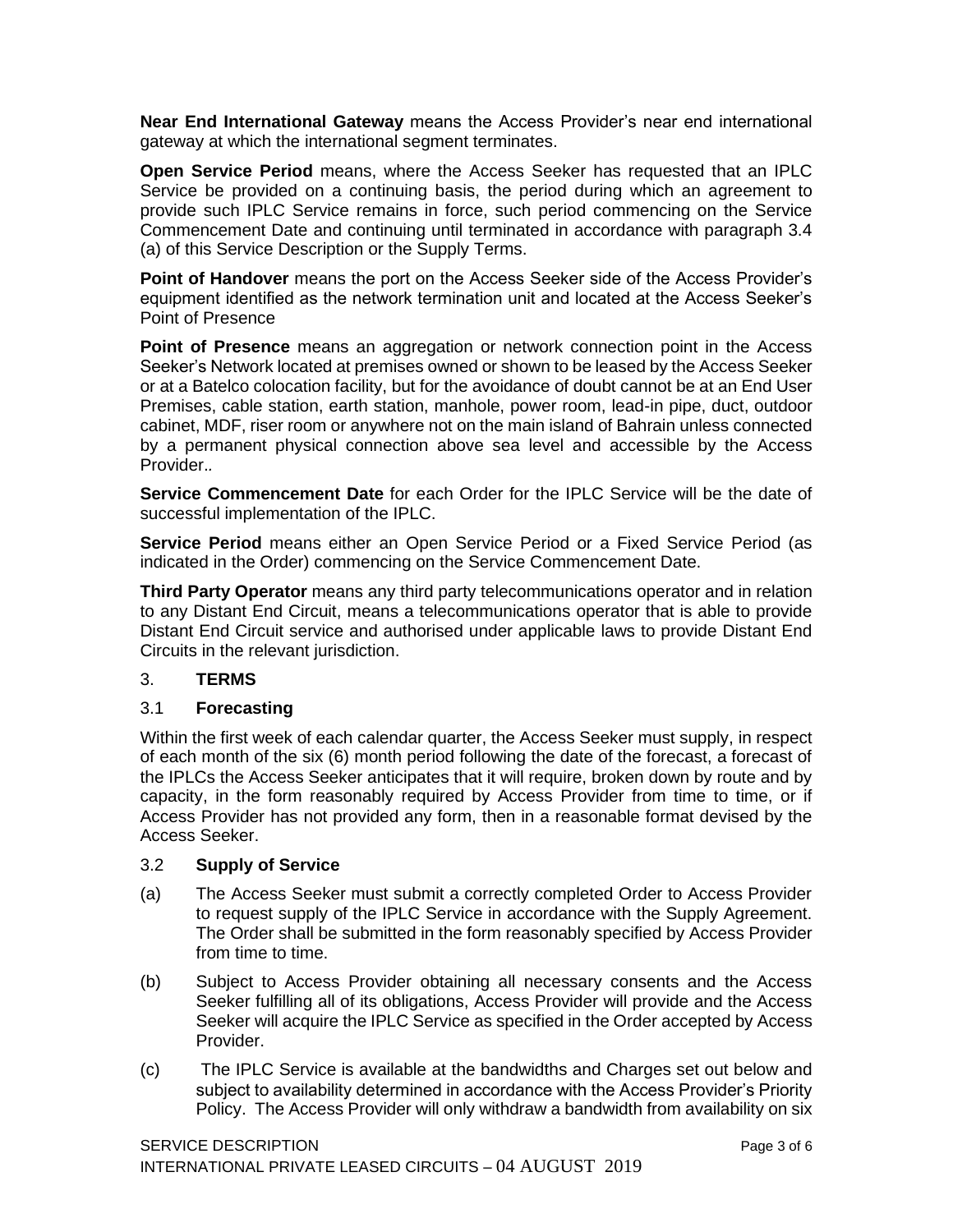(6) months' notice. Withdrawal of a bandwidth will not affect the unexpired portion of any Fixed Service Period of an IPLC.

- (d) The technical specifications applicable to the IPLC Service and the reasonably technical requirements which the Access Seeker must satisfy in order for Access Provider to accept an Order the IPLC Service will be as indicated by Access Provider to the Access Seeker from time to time.
- (e) Access Provider shall notify the Access Seeker that installation is satisfactorily completed.

### 3.3 **Termination**

- (a) Where an IPLC Service Agreement has an Open Service Period and provided that the Minimum Service Period has expired, either party shall be entitled to terminate such IPLC Service Agreement on three months' written notice to the other party.
- (b) Where an IPLC Service Agreement has a Fixed Service Period and provided that the Minimum Service Period has expired, the Access Seeker may, subject to the following, terminate such IPLC Service Agreement on three month's written notice to Access Provider. Should the Access Seeker terminate such IPLC Service Agreement within the Fixed Service Period, the Access Seeker shall pay to Access Provider by way of liquidated damages an amount equal to:
	- (i) any termination penalty or liquidated damages payable by Access Provider to any Third Party Operator in respect to such termination, provided that Access Provider shall use all reasonable efforts to minimise the amount of any such termination penalty or liquidated damages, including by converting a fixed service period to an open service period; and
	- (ii) Charges to the date of early termination plus the difference between the Access Provider's Charge for an equivalent IPLC Service for an Open Service Period and the discounted Charge for the Fixed Service Period for the period from the Service Commencement Date up to and including the date of early termination.

In submitting an Order requesting a Fixed Service Period the Access Seeker expressly acknowledges that liquidated damages as calculated above form a reasonable pre-estimate of the loss which Access Provider would suffer as a result of early termination by the Access Seeker. Such liquidated damages shall be the Access Provider's sole and exclusive damages or monetary remedy for such early termination.

(c) Following the expiry of any Service Period the IPLC Service Agreement shall be automatically renewed on a monthly basis at the same rate unless terminated by either party as provided above.

## 3.4 **Access Seeker Obligations**

(a) The Access Seeker must provide Access Provider with suitable space for, and access at reasonable times to, any Access Provider equipment required to be located in the building in which the IPLC Service is located within the control of the Access Seeker. If consent is required from a third party, the Access Seeker shall procure such consent. Access Provider is not required to pay the Access Seeker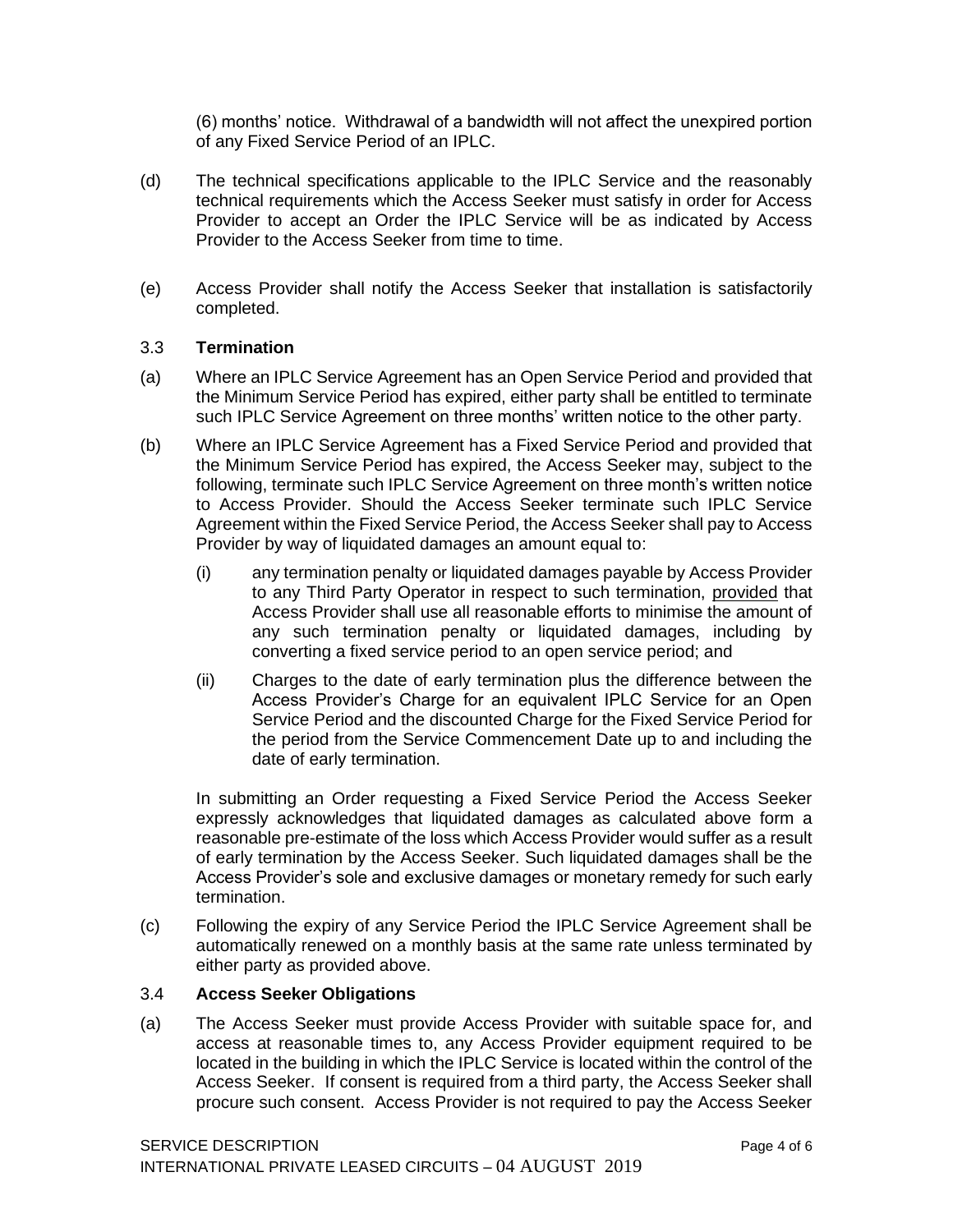for the preparation or use of, or access to, space provided pursuant to this subparagraph.

- (b) If the Access Provider equipment requires a continuous mains electricity supply and electricity connection points, they shall be supplied, in the location specified by Access Provider, by the Access Seeker at its expense. Such electricity shall be available at the same level of supply, protection and continuity as that available to the Access Seeker's own equipment.
- (c) The Access Seeker shall be solely responsible for any loss, theft or destruction of, or damage (reasonable wear and tear excepted) to Access Provider equipment required to be located in the building in which the IPLC Service is located within the control of the Access Seeker, howsoever caused (unless caused by Access Provider or its agents), occurring at any time while such Access Provider equipment is so located.
- (d) The Access Seeker must provide Access Provider and any employee, agent, affiliate or contractor of Access Provider with all information and assistance that person may reasonably require to design, test, commission and maintain the IPLC Service (which may include without limitation participation in testing procedures as and when reasonably requested by Access Provider).

### 3.5 **Distant End Circuit**

- (a) The Access Seeker must arrange for provisioning of the Distant End Circuit and must use all reasonable efforts to ensure that:
	- (i) the Distant End Circuit is installed, tested and made available in good time to enable the IPLC Service to be provided on or before the Estimated Implementation Date;
	- (ii) the interfaces between the Distant End Circuit and the IPLC Service conform to Access Provider's technical standards and specifications;
	- (iii) the Third Party Operator deals directly with, and provides reasonable assistance to, Access Provider in relation to the connection and interworking of the IPLC Service and the Distant End Circuit; and
	- (iv) the continued operation of the Distant End Circuit for as long as the IPLC Service is provided, including by promptly settling all invoices.
- (b) If supply of a Distant End Circuit expires or is suspended, withdrawn or terminated for any reason before the expiry or termination of the agreement for the IPLC Service then the Access Seeker continues to be liable for all Charges payable for the IPLC Service.

### 3.6 **Variation or Withdrawal**

- (a) Access Provider may upon providing three months' written notice to the Licensed Operator vary the IPLC Service or withdraw the IPLC Service, or any part thereof, by issuing a revised Service Description.
- (b) Notwithstanding paragraph (a) above, unless the Access Provider and Access Seeker agree otherwise at the time, any withdrawal or variation of the IPLC Service, or any amendment to the Charges payable for the IPLC Service in accordance with Schedule 3, shall be without effect to any then existing IPLC Service Agreement which shall continue in force in accordance with its terms and